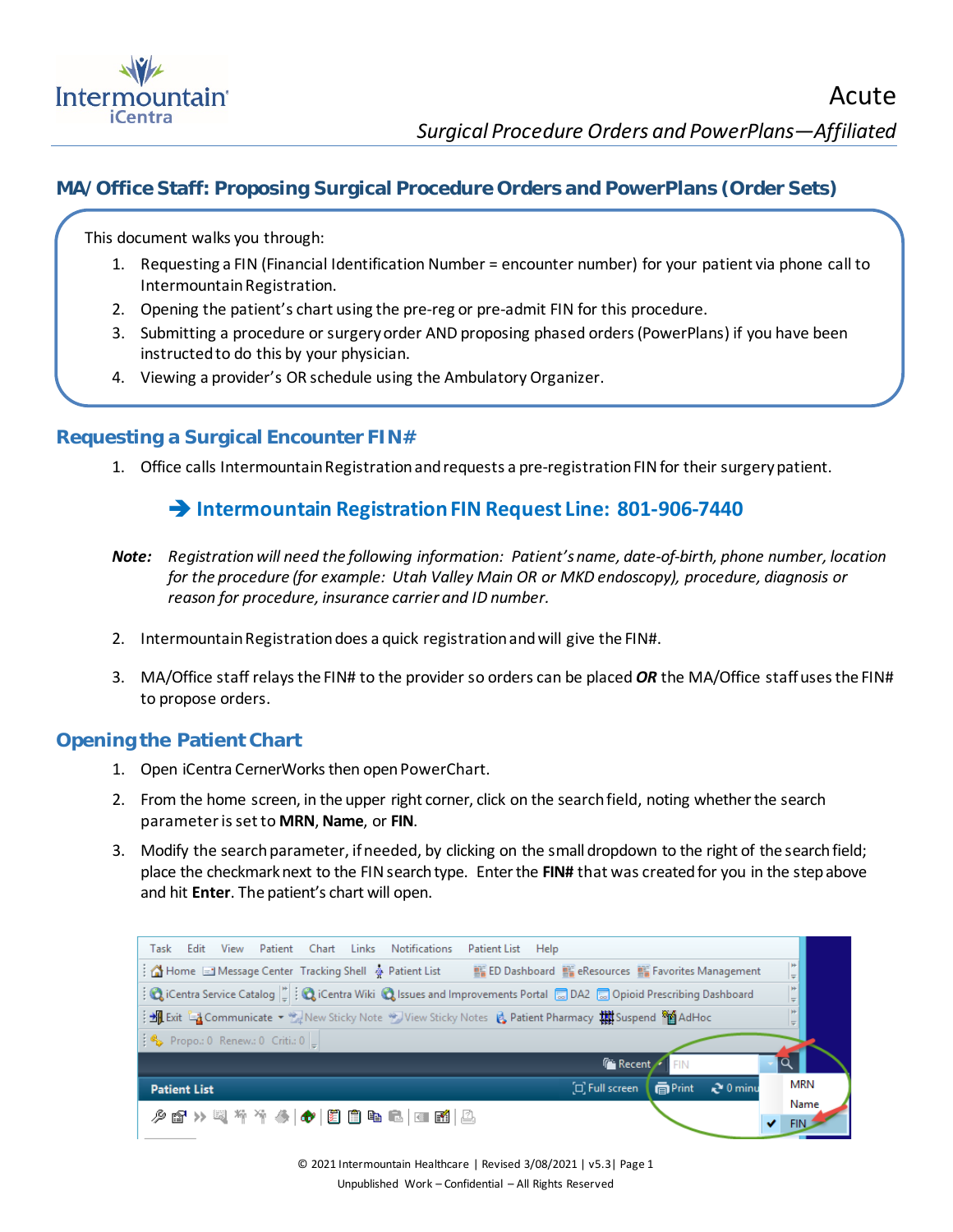4. If you are missing the FIN or the number you have is incorrect, you can use the Name search. Type the patient's **Lastname, Firstname** into the field and press **ENTER**.

The *Patient Search* window will open. From this window, verify that you have the correct patient highlighted in the top portion of the screen, and then click to highlight the recently created **Pre-Reg or Pre-Admit FIN** in the bottom of the window. Remember to look for the appropriate location and service (e.g. surgery).

5. With the correct FIN selected for the correct patient, click **OK** and the patient's chart will open.

| Q                              |                               |                           | <b>Encounter Search</b> |                            |                               |  |                                                 | $\mathsf{x}$  |  |
|--------------------------------|-------------------------------|---------------------------|-------------------------|----------------------------|-------------------------------|--|-------------------------------------------------|---------------|--|
| <b>Recent Persons</b>          |                               |                           |                         |                            |                               |  |                                                 |               |  |
| Encounter Identifier(ex. fin): | Name                          |                           | Sex                     | <b>Birth Date</b>          | <b>Primary Care Physician</b> |  |                                                 |               |  |
|                                | <b>XTEST, TREVOR</b>          |                           | Male                    | 02/11/00                   |                               |  |                                                 |               |  |
|                                | <b>XTEST, TREVOR M</b>        |                           | Male                    | 03/07/93                   |                               |  | CERNER SYSTEM, NON-PERSON SYSTEM, CERNER; AAMOD |               |  |
| Person Identifier(ex. mrn):    | <b>XTEST, TREVOR SIM</b>      |                           | Male                    | 01/01/18                   |                               |  |                                                 |               |  |
|                                | <b>XTEST, TREVORA</b>         |                           | Male                    | 02/06/18                   |                               |  | CERNER SYSTEM, NON-PERSON SYSTEM, CERNER        |               |  |
| Last Name:                     | <b>XTESTTK, TREVOR MARTIN</b> |                           | Male                    | 05/07/93                   |                               |  |                                                 |               |  |
| <b>XTEST</b>                   |                               |                           |                         |                            |                               |  |                                                 |               |  |
| First Name:                    |                               |                           |                         |                            |                               |  |                                                 |               |  |
| <b>TREVOR</b>                  |                               |                           |                         |                            |                               |  |                                                 |               |  |
|                                |                               |                           |                         |                            |                               |  |                                                 |               |  |
| <b>Birth Date:</b>             | $\hat{}$                      |                           |                         |                            |                               |  |                                                 |               |  |
| ÷۶<br>$*$ * $*$ $*$ $*$ ****   |                               |                           |                         |                            |                               |  |                                                 |               |  |
| Phone Number:                  | <b>Enc Type</b>               | <b>Med Service</b>        |                         |                            | <b>Attending Physician</b>    |  | Facility                                        | tΑ            |  |
|                                | Prerea                        | <b>Surgery Ambulatory</b> |                         |                            | RICHARDS, MD, BRETT E.        |  | <b>MS</b> Surgical Ctr                          |               |  |
|                                | Prereg                        | Cardiology                |                         |                            | <b>CERNER SYSTEM, NON-PER</b> |  | <b>YYT Hospital</b>                             |               |  |
| Search<br>Reset                | Prereg                        | <b>Surgery Ambulatory</b> |                         |                            | CERNER SYSTEM, NON-PER        |  | <b>MS</b> Surgical Ctr<br><b>AV Alta View</b>   |               |  |
|                                | Prereg                        | Endoscopy                 |                         |                            | CERNER SYSTEM, NON-PER        |  |                                                 |               |  |
|                                | Prereg                        | <b>Surgery Ambulatory</b> |                         |                            | WARNER, MD, HOMER             |  | <b>BR</b> Bear River                            |               |  |
|                                | Prereg                        | <b>IV Therapy</b>         |                         |                            | CERNER SYSTEM, NON-PER        |  | PC Primary                                      |               |  |
| Search Quality                 | Prereg                        | <b>Surgery Ambulatory</b> |                         |                            | UNASSIGNED, UNASSIGNED        |  | PC Primary                                      |               |  |
|                                | <b>Clinic</b>                 |                           |                         |                            | CERNER TEST. NON-PERSON       |  | <b>YYT Clinic 1</b>                             |               |  |
|                                | Clinic                        |                           |                         | Unscheduled Services (CPM) | CERNER SYSTEM, NON-PER        |  | <b>UENE Endo</b>                                |               |  |
| Assume Wildcards               | Clinic<br>∢                   |                           |                         |                            |                               |  | <b>QLITD</b> Healand                            | $\rightarrow$ |  |
|                                |                               |                           |                         |                            |                               |  |                                                 |               |  |
|                                |                               |                           |                         |                            |                               |  | OK                                              | Cancel        |  |

6. **If you are scheduling a pediatric patient** who does not have a current weight or allergies documented in iCentra you may see the Missing Weight/Allergies message.

*If you do not see this message, proceed to the next section Entering a Procedure/Surgery Order and a PowerPlan (Order Set).*

7. Click the **Document** button to document the necessary height, weight, and/or allergies.

| <b>Cerner</b> | <b>Missing Weight</b>                                                                                                                   |
|---------------|-----------------------------------------------------------------------------------------------------------------------------------------|
|               | This patient does not have dosing weight<br>documented within the last 30 days. Please<br>document prior to placing an order to prevent |
| errors.       |                                                                                                                                         |

8. Document the patient's height, weight, and allergies in the *Height Weight Allergy Rule* window.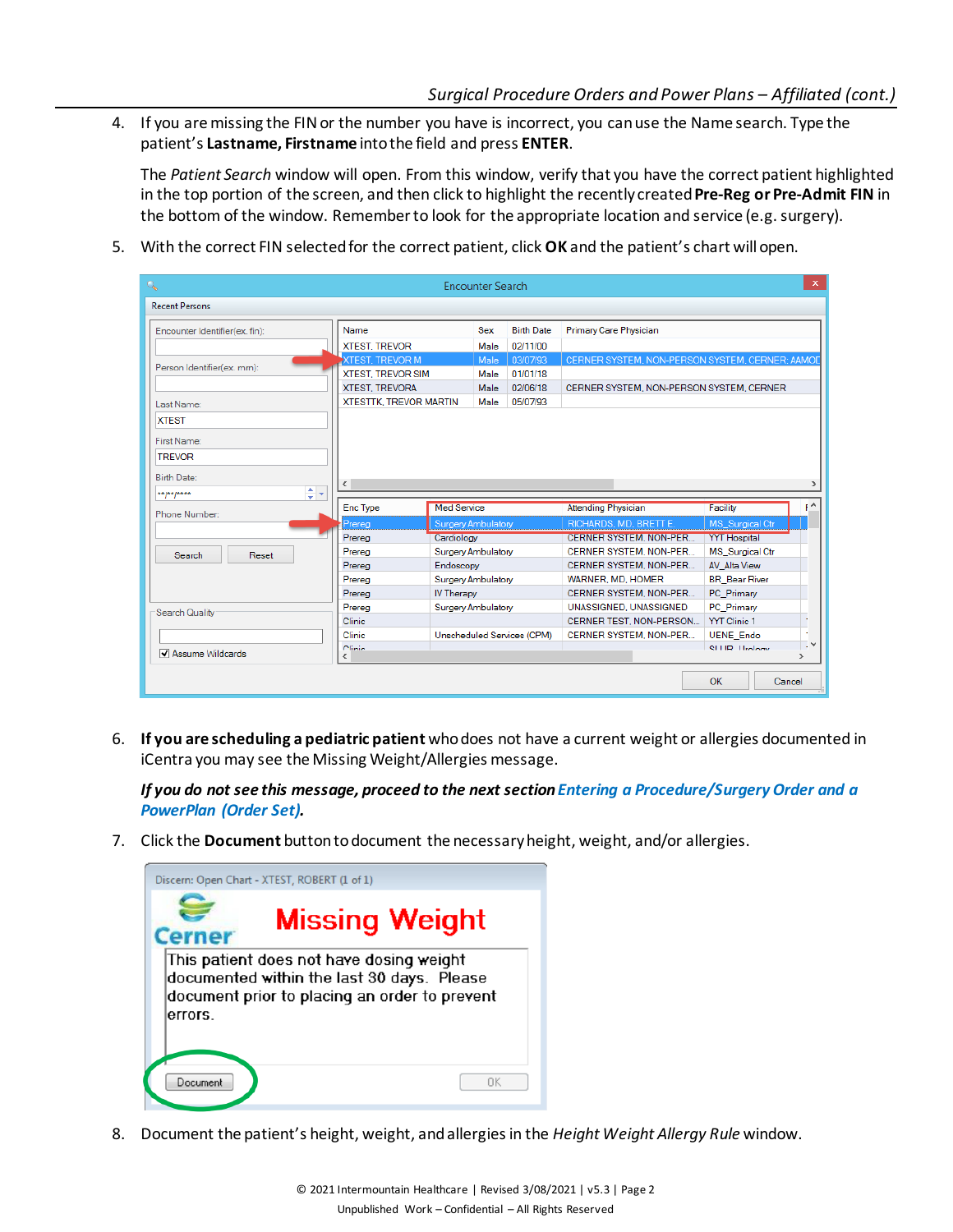9. Once the weight and/or allergies have been documented, click **Sign** (the green check mark that appears in the upper left corner of the window) to save your changes.

| <b>Performed on:</b> | $\triangleq$ MDT<br>$\div$ $\bullet$ 0823<br>09/09/2016 |                    |         |                               |           |                              |          |                                                  | By: CERNERTEST, AFFILIATE SURGICAL |
|----------------------|---------------------------------------------------------|--------------------|---------|-------------------------------|-----------|------------------------------|----------|--------------------------------------------------|------------------------------------|
| Height Weight A      | <b>Height/Weight</b>                                    |                    |         |                               |           |                              |          |                                                  |                                    |
|                      | <b>Dosing Weight</b><br>kg                              |                    | 168     | <b>Height Length Measured</b> |           | $cm$ $\frac{1}{2}$ 5 ft 6 in |          | Weight values must be<br>entered in metric units | Height/Length values and           |
|                      | <b>Allergies</b>                                        |                    |         |                               |           |                              |          |                                                  |                                    |
|                      | Mark All as Reviewed<br><b>PAdd</b><br>Modify           | No Known Allergies |         | No Known Medication Allergies |           | Reverse Allergy Check        |          | Display All                                      | ▼                                  |
|                      | D. Substance                                            | Category           | Type    | Severity                      | Reactions | Interaction                  | Comments | Source                                           | Reaction                           |
|                      | <b>No Known Allergies</b>                               | Drug               | Allergy |                               |           |                              |          |                                                  | Active                             |

## **Entering a Procedure/Surgery Order and a PowerPlan (Order Set)**

- 1. Click the **Patient Summary** on the left-hand dark grey Table of Contents, if it is not already displayed.
- 2. Go to the Summary tab, then navigate to the **Procedure/Surgery Request** component.
- 3. In the Procedure/Surgery Request component, click the **Shared** tab.

| $\sim$<br><b>Patient Summary</b> | <b>船目图画气气100%</b>            | $-000$                                                              |                          |                                                                                   |                                    |                                      |                           |
|----------------------------------|------------------------------|---------------------------------------------------------------------|--------------------------|-----------------------------------------------------------------------------------|------------------------------------|--------------------------------------|---------------------------|
| Interactive View and I&O         |                              |                                                                     |                          |                                                                                   |                                    |                                      | 60                        |
| <b>Orders</b>                    | $\times$<br>Summary Workflow | $+$                                                                 |                          |                                                                                   |                                    |                                      | $\equiv$                  |
| <b>Medication List</b>           |                              | Procedure/Surgery Request                                           |                          |                                                                                   |                                    |                                      | $+$ $\sigma$              |
| <b>Notes</b>                     | Procedure/Surgery Request    |                                                                     |                          |                                                                                   |                                    |                                      |                           |
| Diagnosis & Problems             | <b>Important Patient</b>     | Warning. You are currently viewing a future encounter. More Details |                          |                                                                                   |                                    |                                      |                           |
| Allergies                        | <b>Notifications</b>         |                                                                     |                          | Information. The system is still processing health plans. Retry in a few seconds. |                                    |                                      |                           |
| <b>Histories</b>                 | Demographics                 |                                                                     |                          |                                                                                   |                                    |                                      |                           |
|                                  | Documents (0)                | Inpatient<br>Prescriptions                                          | Search New Order Results |                                                                                   |                                    | $\alpha$                             | <b>Check Health Plans</b> |
| <b>Results Review</b>            | Microbiology (0)             | A Home                                                              | My Favorites             | <b>Public Favorites</b>                                                           | <b>Shared Favorites</b>            |                                      |                           |
| Documentation                    | Pathology                    |                                                                     |                          |                                                                                   |                                    |                                      |                           |
| <b>Growth Chart</b>              | Imaging                      | No Results Found                                                    |                          |                                                                                   |                                    |                                      |                           |
| <b>Immunization Schedule</b>     | Labs                         |                                                                     |                          |                                                                                   |                                    |                                      |                           |
| <b>MAR Summary</b>               |                              | <b>Important Patient Notifications</b>                              |                          |                                                                                   |                                    |                                      | $+$ $\vee$ $\circ$        |
| Patient Information              |                              |                                                                     |                          |                                                                                   |                                    |                                      |                           |
| <b>Provide Programme</b>         |                              | Documented Events (0)                                               |                          |                                                                                   | High Risk Problem or Diagnosis (0) | <b>Clinical Decision Support (0)</b> |                           |

- 4. Below **Shared** is a search field showing **Provider Last name, First name**. Type in the name of the surgeon who is requesting the surgery and click on the provider's name from the list of matches (in blue).
- 5. You should see at least one "Common Procedure List" folder and one "My Plan Favorites" folder. Select the "Common Procedure List" folder which correlates with the location where the surgery will be done.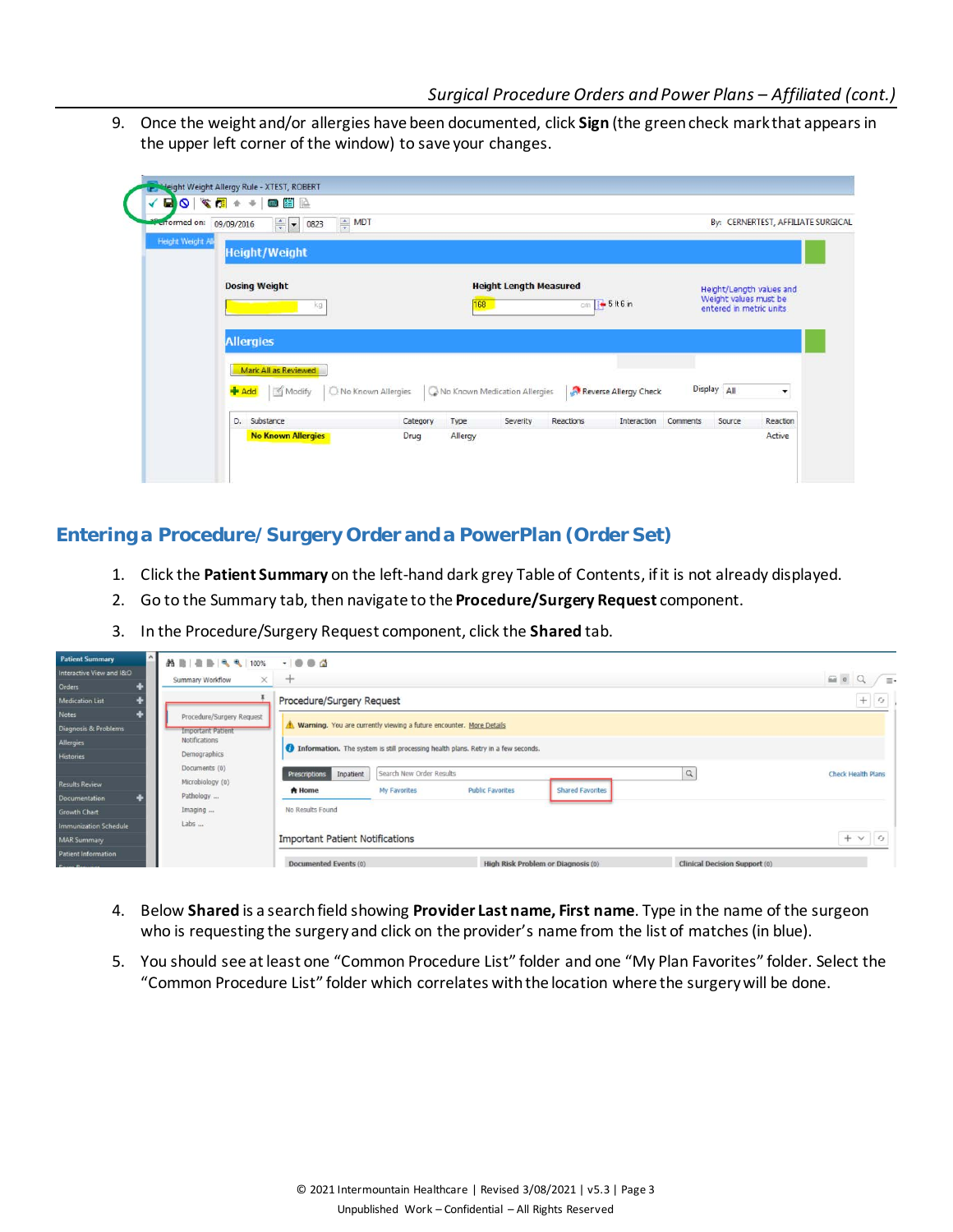| Procedure/Surgery Request                     |                         |                                                                                                                                                                                               |
|-----------------------------------------------|-------------------------|-----------------------------------------------------------------------------------------------------------------------------------------------------------------------------------------------|
|                                               |                         |                                                                                                                                                                                               |
|                                               |                         |                                                                                                                                                                                               |
| Inpatient                                     |                         |                                                                                                                                                                                               |
| My Favorites                                  | <b>Public Favorites</b> | <b>Shared Favorites</b>                                                                                                                                                                       |
|                                               |                         | $\times$<br>$\alpha$                                                                                                                                                                          |
| Showing favorites for: KEYSER, MD, JEFFREY S. |                         |                                                                                                                                                                                               |
|                                               |                         |                                                                                                                                                                                               |
| Common Procedure List - BR Main OR            |                         |                                                                                                                                                                                               |
| Common Procedure List - LG Main OR            |                         |                                                                                                                                                                                               |
| My Plan Favorites                             |                         |                                                                                                                                                                                               |
|                                               |                         |                                                                                                                                                                                               |
|                                               |                         |                                                                                                                                                                                               |
|                                               |                         | Warning. You are currently viewing a future encounter. More Details<br><b>1</b> Information. The system is still processing health plans. Retry in a few seconds.<br>Search New Order Results |

#### *Please Note:*

*This favorite folder must be set up in advance of scheduling patients for surgery. The folder shows a list of the surgical procedures which are linked to unique Doctor Preference Cards (DPCs) maintained by OR staff at each facility. DPCs are created by the surgeon working together with the Surgical Services team at each OR location where the surgeon operates.*

6. The "Common Procedure List" folder will open to show you a list of procedures which have DPCs. Find the procedure that you need to order and click on the Procedure name.

| keyser                                                                                     |   |
|--------------------------------------------------------------------------------------------|---|
| Showing favorites for: KEYSER, MD, JEFFREY S.                                              |   |
| Favorites / Common Procedure List - BR Main OR                                             |   |
| Biopsy Lymph Node Cervical<br>KEYSER, MD, JEFFREY S, BR Main OR, Primary<br>Procedure      | ᢢ |
| Myringotomy<br>KEYSER, MD, JEFFREY S, BR Main OR, Primary<br>Procedure                     | ✿ |
| Septoplasty<br>KEYSER, MD, JEFFREY S, BR Main OR, Primary<br>Procedure                     | ✿ |
| Tonsillectomy<br>KEYSER, MD, JEFFREY S, BR Main OR, Primary<br>Procedure                   | ✿ |
| Tonsillectomy and Adenoidectomy<br>KEYSER, MD, JEFFREY S, BR Main OR, Primary<br>Procedure | ☆ |

#### Procedure/Surgery Reguest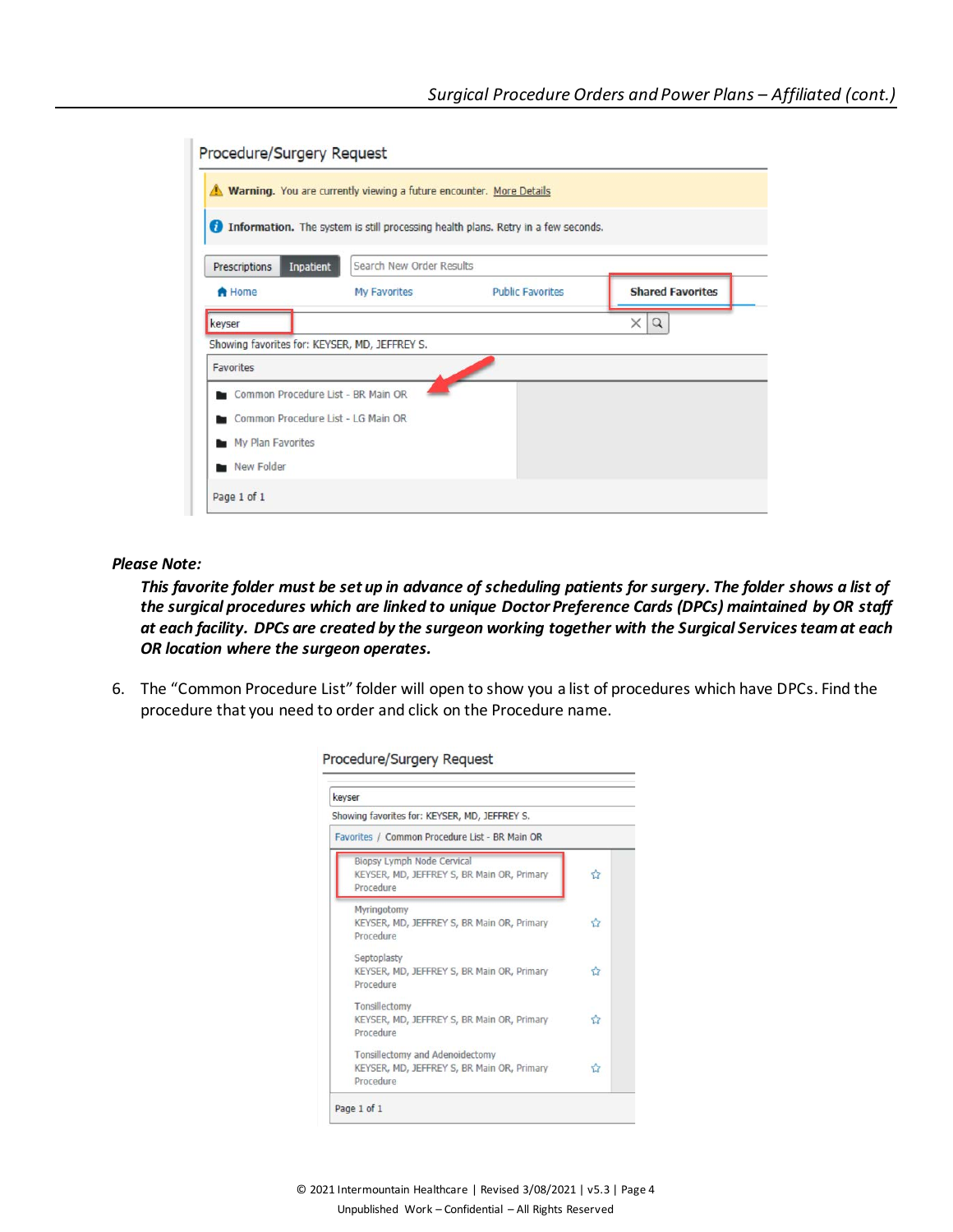7. An initial **Ordering Physician** window will appear.

|                  | <b>Ordering Physician</b>                 |
|------------------|-------------------------------------------|
| *Physician name  |                                           |
| *Order Date/Time |                                           |
| 02/16/2021       | 1208<br><b>MST</b>                        |
|                  | *Communication type                       |
|                  | <b>Signature Required (Routes to LIP)</b> |
|                  | Cancel<br>OK                              |

- a. Enter the ordering provider's name.
- b. Click **OK**.
- *8.* The **Orders for Signature** box will turn green and show the count of orders you are proposing for the provider. You can add as many unique procedures as required for your patient's surgery. *(Rule of thumb: one order per surgical approach.)*

| Menu                     | <b>A</b> Patient Summary     |                           | [D] Full screen |                | 2 11 minutes ad |
|--------------------------|------------------------------|---------------------------|-----------------|----------------|-----------------|
| <b>Patient Summary</b>   |                              |                           |                 |                |                 |
| Interactive View and I&O | $\times$<br>Summary Workflow | company.                  |                 | $\blacksquare$ | $=$             |
| Orders                   |                              |                           |                 |                |                 |
| <b>Medication List</b>   |                              | Procedure/Surgery Request |                 |                | $\rightarrow$   |
| <b>Notes</b>             | Procedure/Surgery Request    |                           |                 |                |                 |
| Diagnosis & Problems     | <b>Important Patient</b>     | $\times a$<br>keyser      |                 |                |                 |

9. Next, close the Common Procedure List folder by clicking on the blue word "Favorites..." found just below the provider's name. This will return you to a view of the Favorites Folders.



10. Select the folder **My Plan Favorites** andchoose a PowerPlan (order set) by **clicking on the name of the PowerPlan** being requested.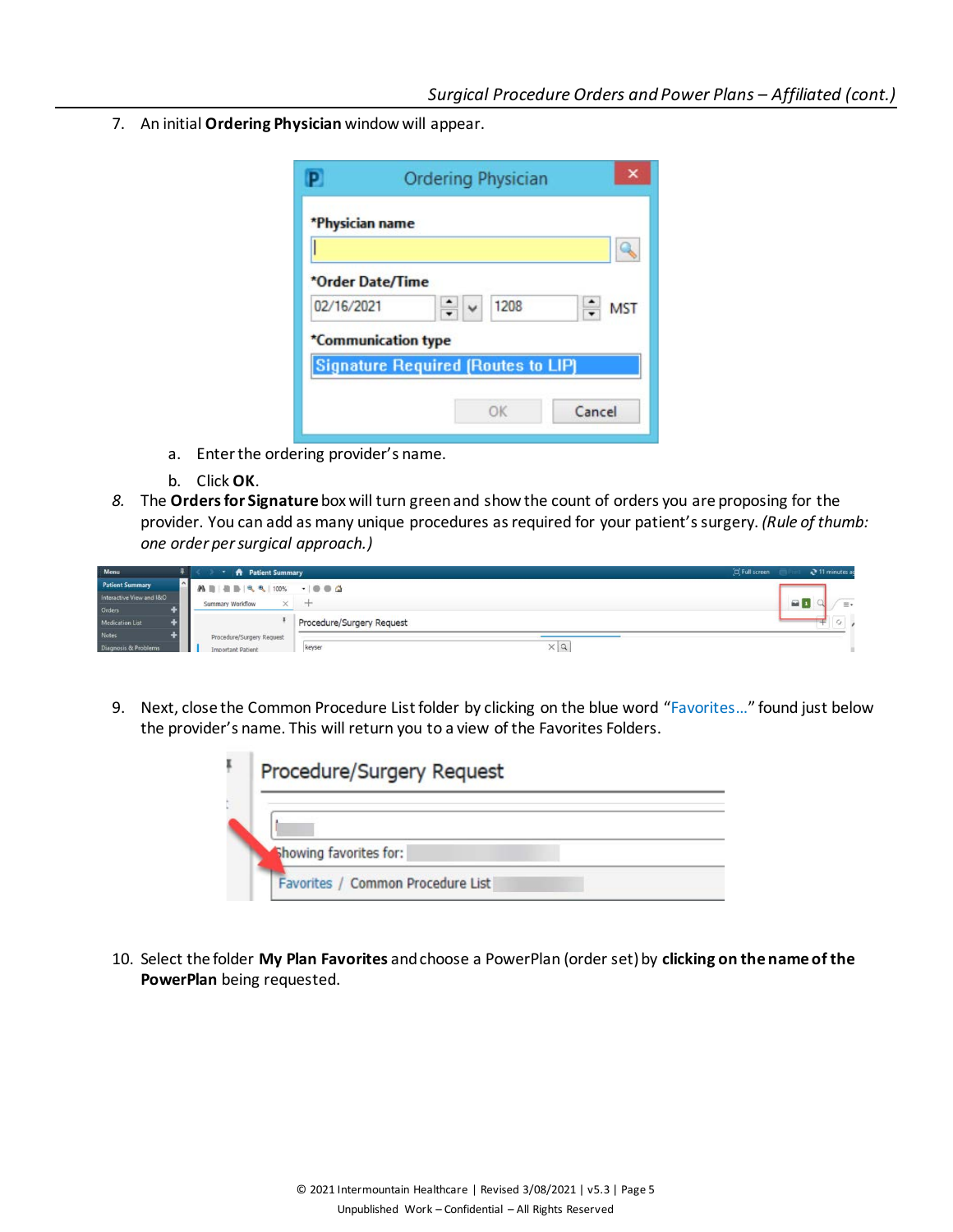

*Note: This favorite folder is set up in advance by the provider when he/she saves favorite PowerPlans.*

11. The green **Orders for Signature** box should now show "2" as the count of orders you are proposing for the provider. Click the green box.

|  |                | T   A Patient Summary                    | $\Box$ Full screen<br><b>GEL Prime</b> |
|--|----------------|------------------------------------------|----------------------------------------|
|  | Summary $\vee$ | A B & B < < 100% - 0 0 4                 |                                        |
|  |                | <b>Procedure/Surgery Request</b><br>Labs |                                        |

12. In the box that appears, click **Sign** or **Modify Details** to fill out the details.

| Orders for Signature                                                                            |        |
|-------------------------------------------------------------------------------------------------|--------|
| <b>Association View</b><br><b>List View</b>                                                     |        |
| * Required This Visit problem association                                                       |        |
| $\blacktriangleright$ Procedures (1)                                                            |        |
| 图 * Appendectomy Laparoscopic<br>CERNER, CERNER, YY Main OR, OP - Outpatient, Primary Procedure | Remove |
| $\blacktriangleright$ PowerPlans (1)                                                            |        |
| SURG Generic Same-Day Surgery Phased                                                            | Remove |
| <b>Modify Details</b><br>Sign<br>Save                                                           | Cancel |

- 13. The Ordering Physician window appears. On the *Ordering Physician* window:
	- a. **Proposal**is the default selection. (The selection of **Order**is not available for PowerPlans.)
	- b. Enter the ordering provider's name.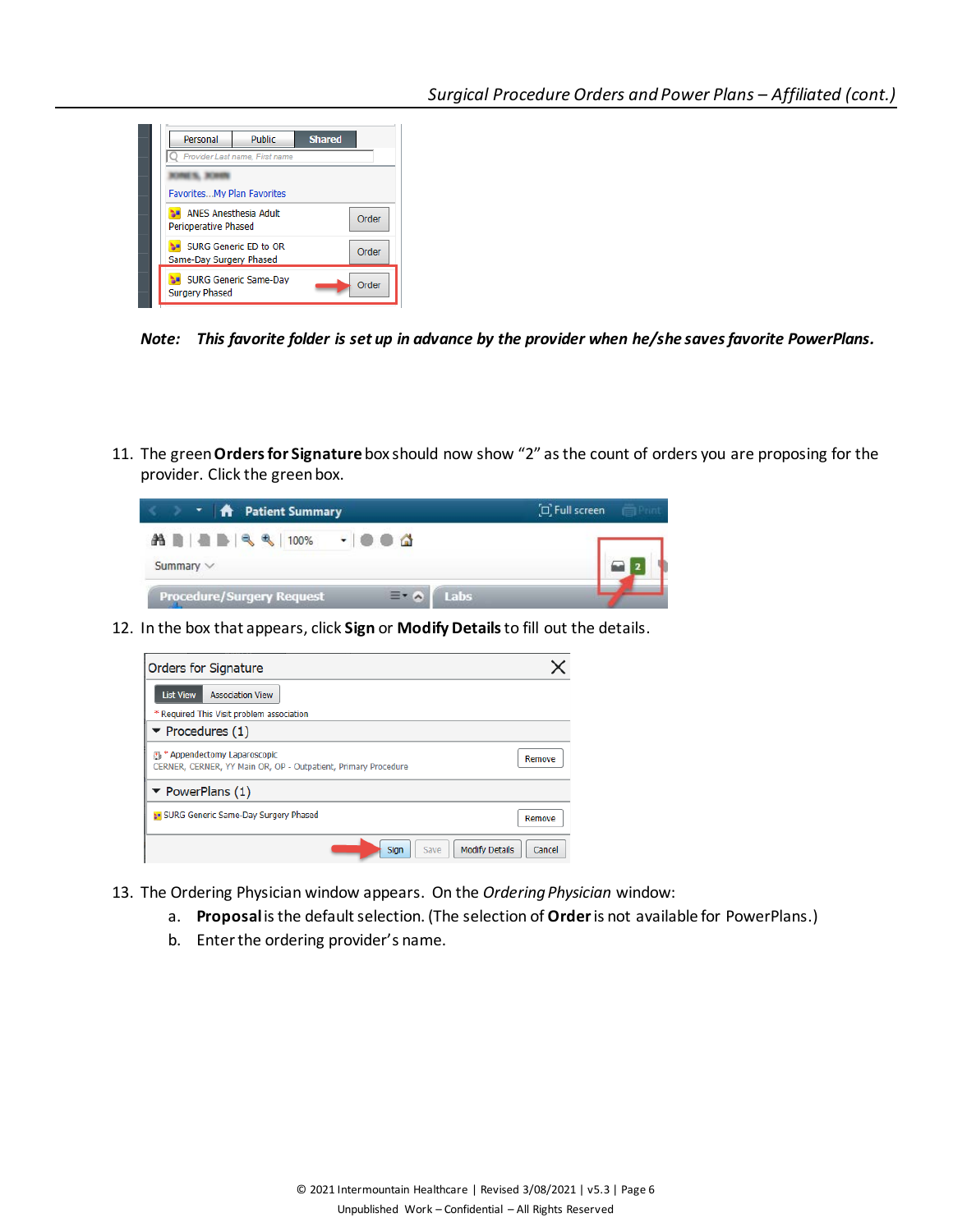#### c. Click **OK**.

| P.<br>Ordering Physician                  |
|-------------------------------------------|
|                                           |
| Order                                     |
| <b>O</b> Proposal                         |
| SURG Generic Same-Day Surgery Phased      |
| *Physician name                           |
| <b>WARNER, MD, HOMER</b>                  |
| *Order Date/Time                          |
| 09/11/2019<br>1540<br><b>MDT</b>          |
| *Communication type                       |
| <b>Signature Required (Routes to LIP)</b> |
|                                           |
|                                           |
| OK<br>Cancel                              |

14. On the next PowerPlan *Routing for Signature* window, confirm that the ordering physician is listed and click **OK**.

|                        | XTEST, TREVOR M - Add Plan                         |
|------------------------|----------------------------------------------------|
|                        | <b>SURG Generic Same-Day Surgery Phased</b>        |
| <b>Route Proposal</b>  |                                                    |
| <b>Review Provider</b> | WARNER, MD, HOMER X   <br>ሎስ                       |
|                        | OK<br>Cancel<br><b>XTEST, TREVOR M - 645197907</b> |

15. On the Orders screen, note that the PowerPlan is showing on the **View** pane, if one has been proposed. Click **Orders for Signature** in the lower right corner to proceed to the next section.

| Medication List Document In Plan<br><b>Orders</b>                                                                                                                                                                                                                                                                                                                                                                                                                                                                                                                      | → Add   ● Document Medication by Hx   A Check Interactions   Ta External Rx History >   No Check                                                                                                                                                                                                                                                                                                                                                                                                                                                                                                                                                                                                                                                                                                                                                                                                                                                                                                                                                                                                                                                                                                                                                 | <b>Reconciliation Status</b><br><b>O</b> Meds History <b>O</b> Admission <b>O</b> Discharge                                                                                                                                                                                                                                                                            |
|------------------------------------------------------------------------------------------------------------------------------------------------------------------------------------------------------------------------------------------------------------------------------------------------------------------------------------------------------------------------------------------------------------------------------------------------------------------------------------------------------------------------------------------------------------------------|--------------------------------------------------------------------------------------------------------------------------------------------------------------------------------------------------------------------------------------------------------------------------------------------------------------------------------------------------------------------------------------------------------------------------------------------------------------------------------------------------------------------------------------------------------------------------------------------------------------------------------------------------------------------------------------------------------------------------------------------------------------------------------------------------------------------------------------------------------------------------------------------------------------------------------------------------------------------------------------------------------------------------------------------------------------------------------------------------------------------------------------------------------------------------------------------------------------------------------------------------|------------------------------------------------------------------------------------------------------------------------------------------------------------------------------------------------------------------------------------------------------------------------------------------------------------------------------------------------------------------------|
| К<br><b>View</b><br><b>Medical</b><br>$\wedge$<br>SURG Generic Same-Day Surgery Phased<br>Pre-Screen Labs and Diagnostics (Initiate<br>PAT and Patient Education (Planned - P<br>Medications for Preop and Intraop (Plan<br>Day of Surgery Preoperative (Planned -<br>Intraoperative (Planned - Proposal Pend<br>Phase I (PACU) (Planned - Proposal Pen<br>Phase II (SDS) and Discharge Prep (Plann<br>Discharge (Planned - Proposal Pending)<br>Suggested Plans (0)<br>Orders<br>Admit/Transfer/Discharge/Status<br>Patient Care<br><b>Activity</b><br>Diet/Nutrition | 4 % N + Add to Phase > A Check Alerts U Comments Start:<br>Now<br>Duration:<br>  ⊗  \$<br>v<br>Status<br>Component<br>SURG Generic Same-Day Surgery Phased, Pre-Screen Labs and Diagnostics (Initiate - Proposal Pending)<br>Additional review required. Proposal will be sent to WARNER, MD, HOMER.<br>⊿ Laboratory<br>Ordering provider should order this phase from the clinic for labs to be drawn prior to day of surgery.<br>7<br>HCT (Hematocrit)<br>г<br>es<br>Г<br><b>Dea</b> 7 CBC w/ Auto Diff<br>г<br><b>D</b> so <b>7</b> CBC without Diff<br>Е<br>7<br>Prothrombin Time and INR (PT (with INR))<br>Г<br>n<br>Partial Thromboplastin Time (aPTT) (PTT)<br>п<br>$R \approx 77$<br><b>Basic Metabolic Panel</b><br>$B \leftrightarrow 77$<br>Comprehensive Metabolic Panel<br>Urinalysis with Microscopic, if indicated<br>⊿ Card/Vasc/Neuro<br>Recommended for patients with a history of arrhythmias/irreqular pulse, implanted cardiac device, MI in the past 12 months,<br>angina, previous valvuloplasty, angioplasty or CABG, activity limited by heart, symptoms of congestive heart failure, shortness<br>of breath or if patient takes nitroglycerin. Not needed if done in past 6 months and no change in symptoms or meds. | None<br>Details<br>Dose<br>Routine collect. Once. Order for futur<br>Routine collect, Once, Order for futur<br>Routine collect, Once, Order for futur<br>Routine collect, Once, Order for futur<br>Routine collect, Once, Order for futur<br>Routine collect, Once, Order for futur<br>Routine collect. Once. Order for futur<br>Clean Catch, Routine collect, Once, O |
| Continuous Infusions<br>Medications                                                                                                                                                                                                                                                                                                                                                                                                                                                                                                                                    | Electrocardiogram 12 Lead (EKG 12 Lead)<br>Non Categorized<br>$\Delta$                                                                                                                                                                                                                                                                                                                                                                                                                                                                                                                                                                                                                                                                                                                                                                                                                                                                                                                                                                                                                                                                                                                                                                           | Routine, Reason: Pre-operative evalua                                                                                                                                                                                                                                                                                                                                  |
| Laboratory<br><b>Diagnostic Tests</b><br>$\ddot{\phantom{1}}$<br>$\rightarrow$                                                                                                                                                                                                                                                                                                                                                                                                                                                                                         | v<br>Powerplan Indicator                                                                                                                                                                                                                                                                                                                                                                                                                                                                                                                                                                                                                                                                                                                                                                                                                                                                                                                                                                                                                                                                                                                                                                                                                         |                                                                                                                                                                                                                                                                                                                                                                        |
| Diagnoses & Problems<br><b>Related Results</b><br><b>Formulary Details</b><br><b>Variance Viewer</b>                                                                                                                                                                                                                                                                                                                                                                                                                                                                   | $\equiv$ Details<br><b>Q.</b><br>Dx Table<br><b>Orders For Nurse Review</b><br>Save as My Favorite                                                                                                                                                                                                                                                                                                                                                                                                                                                                                                                                                                                                                                                                                                                                                                                                                                                                                                                                                                                                                                                                                                                                               | <b>Orders For Signature</b><br>Cancel                                                                                                                                                                                                                                                                                                                                  |

16. On the next screen, click on the name of the procedure order you've just proposed *OR* click the **Missing Required Details** button in the lower left section of your screen. This will open the order form.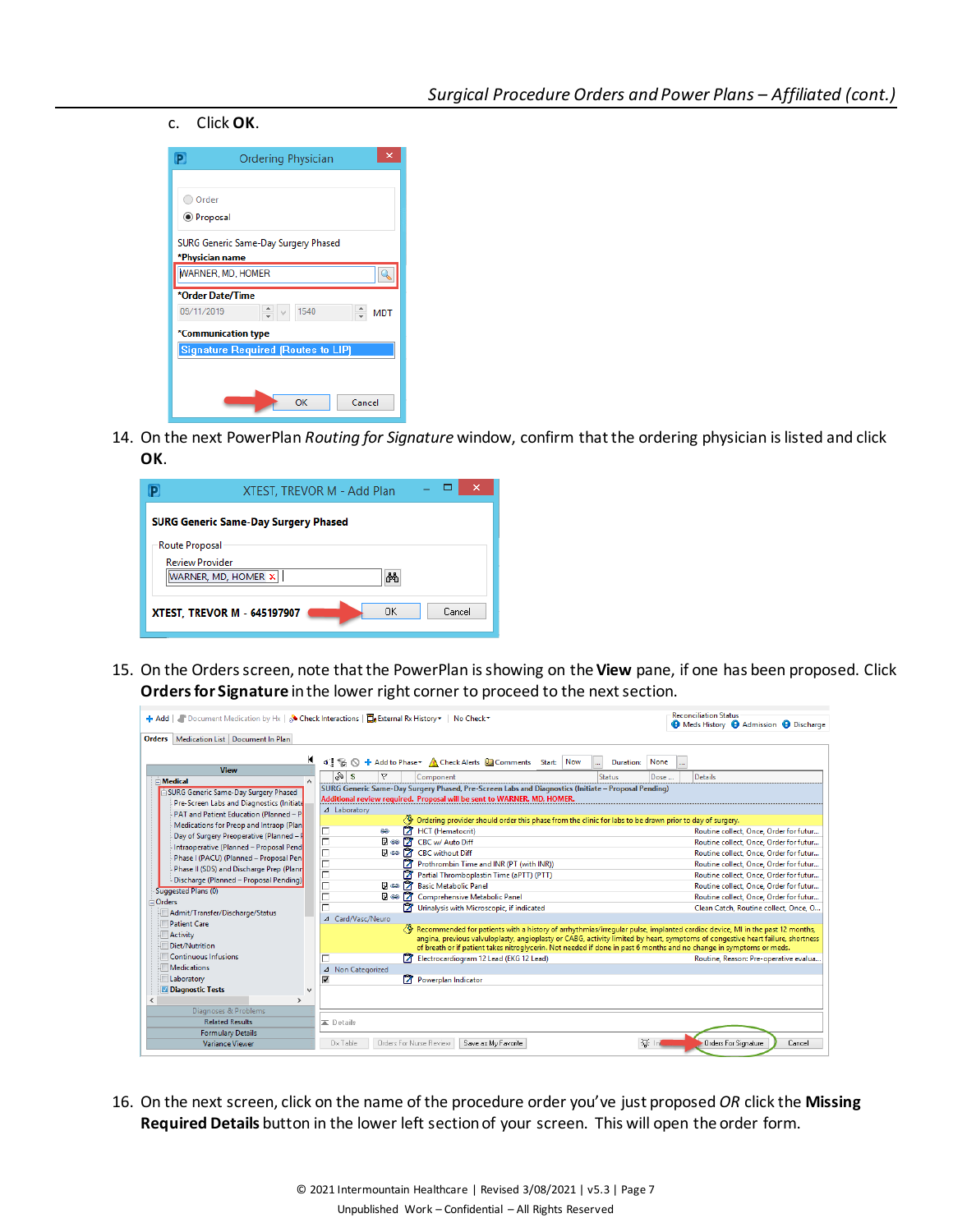## *Surgical Procedure Orders and Power Plans – Affiliated (cont.)*

|                                           | エンドレーション<br>$-$                     | <b>CONTRACTOR</b> COMPANY AND    |                         | ------                                                      |
|-------------------------------------------|-------------------------------------|----------------------------------|-------------------------|-------------------------------------------------------------|
| <b>View</b>                               |                                     | SURG Generic Same-D Initiate - P |                         | placing 0 order(s)                                          |
| <b>Orders for Signature</b>               |                                     | SURG Generic Same-D Planned -    |                         | placing 0 order(s)                                          |
| Plans                                     |                                     | SURG Generic Same-D Planned -    |                         | placing 0 order(s)                                          |
| Document In Plan                          |                                     | SURG Generic Same-D Planned -    |                         | placing 0 order(s)                                          |
| Medical                                   |                                     | SURG Generic Same-D Planned -    |                         | placing 0 order(s)                                          |
| SURG Generic Same-Day Surgery Phased      |                                     | SURG Generic Same-D Planned -    |                         | placing 0 order(s)                                          |
| Pre-Screen Labs and Diagnostics (Initiate |                                     | SURG Generic Same-D Planned -    |                         | placing 0 order(s)                                          |
| PAT and Patient Education (Planned - Pr   |                                     | SURG Generic Same-D Planned -    |                         | placing 0 order(s)                                          |
| Medications for Preop and Intraop (Planr  | 4 BR SS SDS Fin#:1223580533         |                                  |                         |                                                             |
| Day of Surgery Preoperative (Planned - P  | 4 Procedures                        |                                  |                         |                                                             |
| Intraoperative (Planned - Proposal Pendi  |                                     | Appendectomy Lapar Order         | 09/11/2019 15:39        | CERNER, CERNER, YY Main OR, OP - Outpatient, Primary Proced |
| Phase I (PACU) (Planned - Proposal Penc   |                                     |                                  |                         |                                                             |
| Phase II (SDS) and Discharge Prep (Plann  |                                     |                                  |                         |                                                             |
| Discharge (Planned - Proposal Pending)    |                                     |                                  |                         |                                                             |
| Suggested Plans (0)                       |                                     |                                  |                         |                                                             |
| Orders                                    |                                     |                                  |                         |                                                             |
|                                           |                                     |                                  |                         |                                                             |
| Admit/Transfer/Discharge/Status           |                                     |                                  |                         |                                                             |
| <b>Patient Care</b>                       |                                     |                                  |                         |                                                             |
| <b>Activity</b>                           |                                     |                                  |                         |                                                             |
| Diet/Nutrition                            |                                     |                                  |                         |                                                             |
| <b>Continuous Infusions</b>               |                                     |                                  |                         |                                                             |
| $\mathbf{r}$                              |                                     |                                  |                         |                                                             |
| Diagnoses & Problems                      |                                     |                                  |                         |                                                             |
| <b>Related Results</b>                    | $\overline{\blacktriangle}$ Details |                                  |                         |                                                             |
| <b>Formulary Details</b>                  |                                     |                                  |                         |                                                             |
| <b>Variance Viewer</b>                    | 4 Missing Required Details          | Dx Table                         | Orders For Nurse Review | Sian<br>Cancel                                              |
|                                           |                                     |                                  |                         |                                                             |

17. If needed, click and drag the top of the order details form higher on your screen so you can see the full form.

| Se s<br>(7) EB P Order Name                 | Status<br>Start                           | Details                                                                                                                                                                                                                                                                                                                                                                                                     |                                                                                                                           |
|---------------------------------------------|-------------------------------------------|-------------------------------------------------------------------------------------------------------------------------------------------------------------------------------------------------------------------------------------------------------------------------------------------------------------------------------------------------------------------------------------------------------------|---------------------------------------------------------------------------------------------------------------------------|
|                                             |                                           |                                                                                                                                                                                                                                                                                                                                                                                                             |                                                                                                                           |
|                                             |                                           | placing 0 order(s)                                                                                                                                                                                                                                                                                                                                                                                          |                                                                                                                           |
|                                             |                                           | placing 0 order(s)                                                                                                                                                                                                                                                                                                                                                                                          |                                                                                                                           |
|                                             |                                           | placing 0 order(s)                                                                                                                                                                                                                                                                                                                                                                                          |                                                                                                                           |
|                                             |                                           | placing 0 order(s)                                                                                                                                                                                                                                                                                                                                                                                          |                                                                                                                           |
|                                             |                                           | placing 0 order(s)                                                                                                                                                                                                                                                                                                                                                                                          |                                                                                                                           |
|                                             |                                           | placing 0 order(s)                                                                                                                                                                                                                                                                                                                                                                                          |                                                                                                                           |
|                                             |                                           |                                                                                                                                                                                                                                                                                                                                                                                                             |                                                                                                                           |
| 4 BR SS SDS Fin#:1223580533                 |                                           |                                                                                                                                                                                                                                                                                                                                                                                                             |                                                                                                                           |
|                                             |                                           |                                                                                                                                                                                                                                                                                                                                                                                                             |                                                                                                                           |
|                                             |                                           |                                                                                                                                                                                                                                                                                                                                                                                                             |                                                                                                                           |
|                                             |                                           |                                                                                                                                                                                                                                                                                                                                                                                                             |                                                                                                                           |
|                                             |                                           |                                                                                                                                                                                                                                                                                                                                                                                                             |                                                                                                                           |
|                                             |                                           |                                                                                                                                                                                                                                                                                                                                                                                                             |                                                                                                                           |
|                                             |                                           |                                                                                                                                                                                                                                                                                                                                                                                                             |                                                                                                                           |
| $\pmb{\mathbb{J}}$ .<br>中华瓦                 |                                           |                                                                                                                                                                                                                                                                                                                                                                                                             |                                                                                                                           |
|                                             |                                           |                                                                                                                                                                                                                                                                                                                                                                                                             |                                                                                                                           |
|                                             |                                           |                                                                                                                                                                                                                                                                                                                                                                                                             |                                                                                                                           |
| "Primary Surgeon: CERNER SYSTEM, NON-PERSON |                                           |                                                                                                                                                                                                                                                                                                                                                                                                             |                                                                                                                           |
|                                             |                                           |                                                                                                                                                                                                                                                                                                                                                                                                             |                                                                                                                           |
| "Surgical Area: VY Main OR                  | ù                                         |                                                                                                                                                                                                                                                                                                                                                                                                             |                                                                                                                           |
|                                             |                                           |                                                                                                                                                                                                                                                                                                                                                                                                             |                                                                                                                           |
|                                             | <i>A</i> Procedures<br><b>CPC</b> Details | SURG Generic Same-D., Initiate - P.,<br>SURG Generic Same-D., Planned -<br>SURG Generic Same-D., Planned -<br>SURG Generic Same-D., Planned -<br>SURG Generic Same-D., Planned -<br>SURG Generic Same-D., Planned -<br>SURG Generic Same-D., Planned -<br>SURG Generic Same-D., Planned -<br>X Appendectomy Lapan Order<br><b>T Details for Appendectomy Laparoscopic</b><br>Corder Comments   20 Diagnoses | placing 0 order(s)<br>placing 0 order(s)<br>09/11/2019 15:39  CERNER, CERNER, YY Main OR, OP - Outpatient, Primary Proced |

18. Fill in all the appropriate fields. Fields highlighted in yellow are required for placing the order.

*The Procedure Description field should have the full name of the procedure(s), including laterality (i.e. right or left).*

| $\mathbf{\Sigma}$ Details for Appendectomy Laparoscopic |                                 |                                              |                                   |        |
|---------------------------------------------------------|---------------------------------|----------------------------------------------|-----------------------------------|--------|
| <b>Provide</b> Details<br><b>III</b> Order Comments     | <b>Diagnoses</b>                |                                              |                                   |        |
| $\frac{1}{2}$<br>÷<br>$\overline{a}$ In.                |                                 |                                              |                                   |        |
| *Primary Surgeon:                                       | <b>WARNER, MD, HOMER</b>        | *Surgical Area:                              | <b>YY Main OR</b><br>$\checkmark$ |        |
| *Patient Type:                                          | OP - Outpatient<br>$\checkmark$ | <b>Authorization Number:</b>                 |                                   |        |
| *Procedure Start Date / Time:                           | ÷l⊻<br><u>**/**/****</u>        | ÷<br>*Primary Procedure: O Yes<br><b>MDT</b> | $\bigcirc$ No                     |        |
| *Procedure Description:                                 |                                 | Order Comment(s):                            |                                   |        |
| <b>Cosmetic Procedure:</b>                              | $\checkmark$                    | *Surgical Procedure Code (CPT code):         | Q                                 |        |
| *Procedure Duration: 75                                 | v                               | Setup Duration:                              | 15                                |        |
| Cleanup Duration:                                       | 15                              | *Anticipated Anesthesia Type:                | General<br>$\checkmark$           |        |
| Surgeon - Assist:                                       |                                 | Second Assistant:                            |                                   |        |
|                                                         |                                 |                                              |                                   |        |
|                                                         |                                 |                                              |                                   |        |
| 4 Missing Required Details<br>Dx Table                  | Orders For Nurse Review         |                                              | Sign                              | Cancel |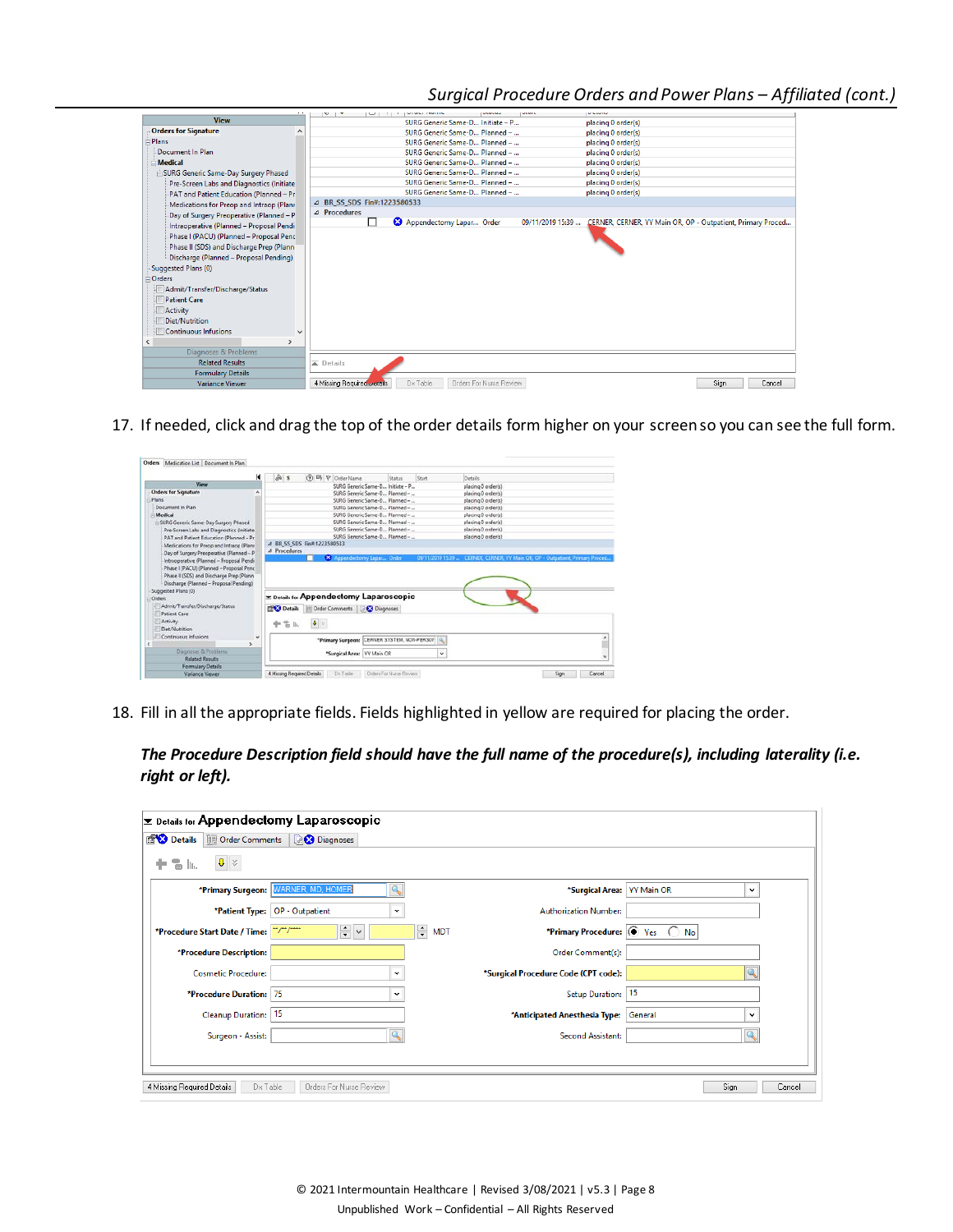19. Next, click the **Diagnoses**taband enter all applicable diagnoses. This can be done by description *OR* by code in the IMO search window.



*The +Add button uses a different search engine and is not recommended for those in the Affiliate – Surgical Services role. Use the IMO search window instead.*

20. Once you have completed entering the order details and diagnoses, click **Sign** in the lower right corner of your screen.

| $\Sigma$ Details for Appendectomy Laparoscopic                    |                                                      |  |
|-------------------------------------------------------------------|------------------------------------------------------|--|
| <b>图 Details</b><br><b>III</b> Order Comments<br><b>Diagnoses</b> |                                                      |  |
| llı.                                                              |                                                      |  |
| *Primary Surgeon:   WARNER, MD, HOMER                             |                                                      |  |
| *Surgical Area:                                                   | <b>YY Main OR</b><br>$\checkmark$                    |  |
| *Patient Type:                                                    | OP - Outpatient<br>$\checkmark$                      |  |
| <b>Authorization Number:</b>                                      |                                                      |  |
| *Procedure Start Date / Time: 09/18/2019                          | ÷<br>$\frac{1}{\sqrt{2}}$<br>0730<br><b>MDT</b><br>v |  |
| *Primary Procedure: (O) Yes                                       | No                                                   |  |
| Dx Table<br>0 Missing Required Details                            | Orders For Nurse Review<br>Sign<br>Cancel            |  |

21. If you are proposing a PowerPlan, you will get an alert that the "Check for Missing Detailsin a PowerPlan" is incomplete. The signing provider will be reviewing the PowerPlan and entering any missing details, so you



may simply click **YES** to continue signing.

- 22. The orders are now routed to the provider's Message Center Inbox for signature:
	- a. The procedure order, if designated as an **Order**, is now in the OR Scheduler's Work Queue to be reviewed and placed on the OR schedule. (The provider will need to co-sign the procedure order, but the scheduling communication does not have to wait for that co-signature before being seen by the OR scheduler.)
	- b. The PowerPlan (order set), designated as a **Proposal**, must be accepted by the provider before the orders can be acted upon. Once accepted, the proposal becomes a Future Order, ready to be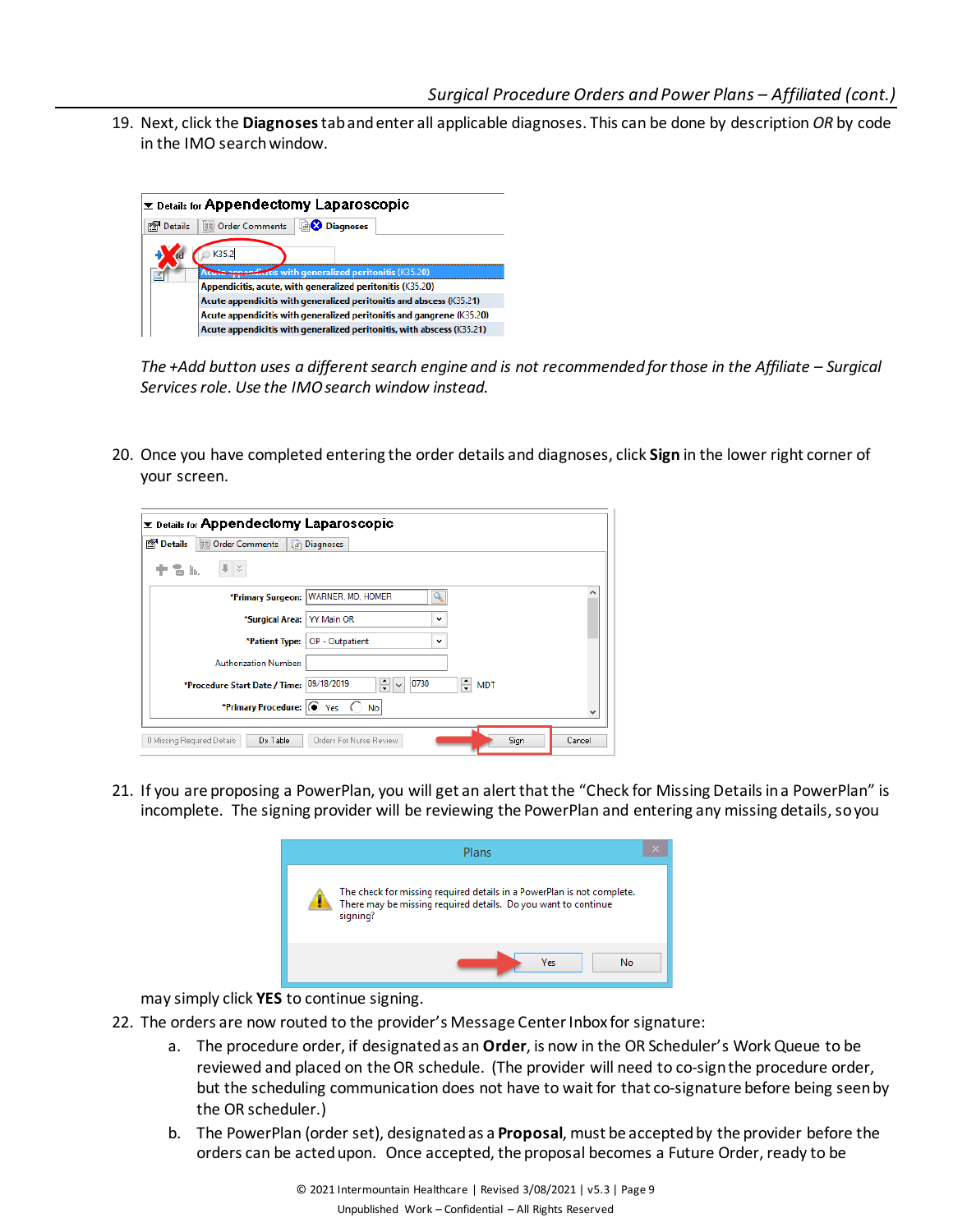initiated and used by the lab, pre-admission nurses, pharmacy, surgicalnurse and other caregivers involved in your patient's care. The procedure scheduling process is complete.

# **Please Note:**

**If you need to change details such as date, time, place or order comments which don't change the nature of the surgery itself:**

- $\triangleright$  If the procedure order was entered with the status Order, PLEASE CALL THE OR SCHEDULING STAFF TO COMMUNICATE THESE CHANGES. **The Modify** selection found when right-clicking on the procedure order WILL NOT COMMUNICATE CHANGES TO THE OR.
- $\triangleright$  If the procedure order was entered with the status **Proposed** and has not yet been signed off by the provider, it may be withdrawn (right-click on the order and choose "Withdraw") and reproposed with any needed date or detail change.

### **If you need to change the procedure order, description, laterality, CPT, or ICD-10 codes:**

- $\triangleright$  YOU WILL NEED TO PLACE A NEW ORDER. Please call the OR scheduling staff to have them cancel the previous order and let them know you will place a new order, then place the new, correct order in iCentra.
- *The Modify selection found when right-clicking on the procedure order WILL NOT COMMUNICATE CHANGES TO THE OR.*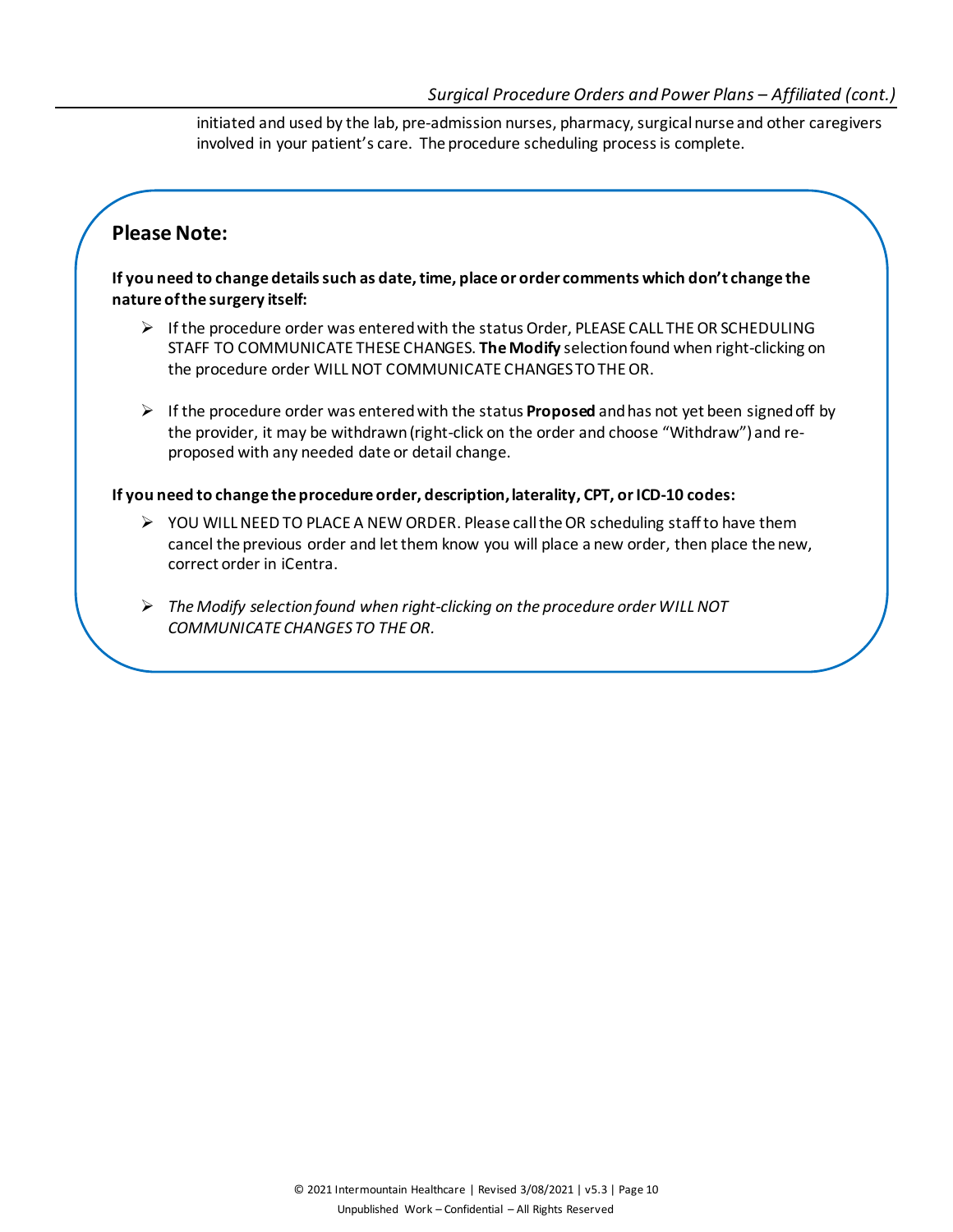## **Some Important Points to Remember:**

#### **When choosing orders for a case with multiple procedures for one patient:**

Choose the most complex procedure as the primary and choose its order from the Common Procedure List; add in all the codes for it and the other procedures you will be doing within the order details. For instance, if scheduling a Lap Appy, excision lesion, and a Chole, you would do one request, but put all three procedures in the "Procedure Description" field, and include the CPT codes for all procedures.

 $\triangleright$  The exception to this would be if the procedures are in different anatomical areas or involve differing surgical approaches, which necessitates different equipment and setup in the OR. In these cases, you will choose procedure orders for each of the different anatomical areas/approaches. For example, EGD and Colonoscopy have separate approaches and would have two procedure orders

#### **If a surgeon is doing a combination case with another surgeon:**

For combo cases, such as an OB/GYN and a Urologist coordinating their surgeries for one patient, the more complex or longer case will be the primary case. This surgeon's office will call to obtain the pre-registration FIN, then communicate the pre-reg FIN to the other office. Both offices will use the same pre-registration FIN for their procedure orders.

 $\triangleright$  The office with the primary case will send the PowerPlan. (There is no need for two PowerPlans, so the office with the secondary case need only send a procedure order and not a PowerPlan.)

#### **If you can't find the procedure you need in the provider's Common Procedure List,**

First, look to see if there's a more general order in the Common Procedure List that would do the job. For example, if you're looking for "diagnostic laparoscopywith fulguration of endometriosis" but you can only find diagnostic laparoscopy", choose that order and include the other information nin the order details (Procedure Description field and the CPT codes).

If you can't find an appropriate general order in the Common Procedure List, you can use the "Search New Order" field right above the **Personal/Public/Shared** buttons. This searches the comprehensive order catalog and will bring you any/every type of order that can be placed in iCentra. *USE EXTRA CAUTION! Be sure to NOT use any orders which have "\$\$" at the beginning of the order name; these are billing orders for Intermountain-employed physicians and will NOT work to schedule procedures.*

| <b>Procedure/Surgery Request</b>         |               |               |                        |
|------------------------------------------|---------------|---------------|------------------------|
| Inpatient $\rightarrow$                  |               |               | No health plans found. |
|                                          |               |               |                        |
| <b>Baseb Now Order</b><br><b>Olytany</b> |               |               |                        |
| Personal                                 | <b>Public</b> | <b>Shared</b> |                        |
| Provider Last name, First name           |               |               |                        |

 **This process of looking in the Search New Order window for a procedure order should only be used in the RARE CASE in which your provider does not have a preference card for the procedure set up at the scheduling facility.** If this procedure is to be performed more than once, the provider needs to meet with the OR Nurse Specialists to set up preferences(and thus have a Common Procedure List order created) for that procedure. Please contact the OR to convey the message that your provider needs to set up a preference card for this procedure.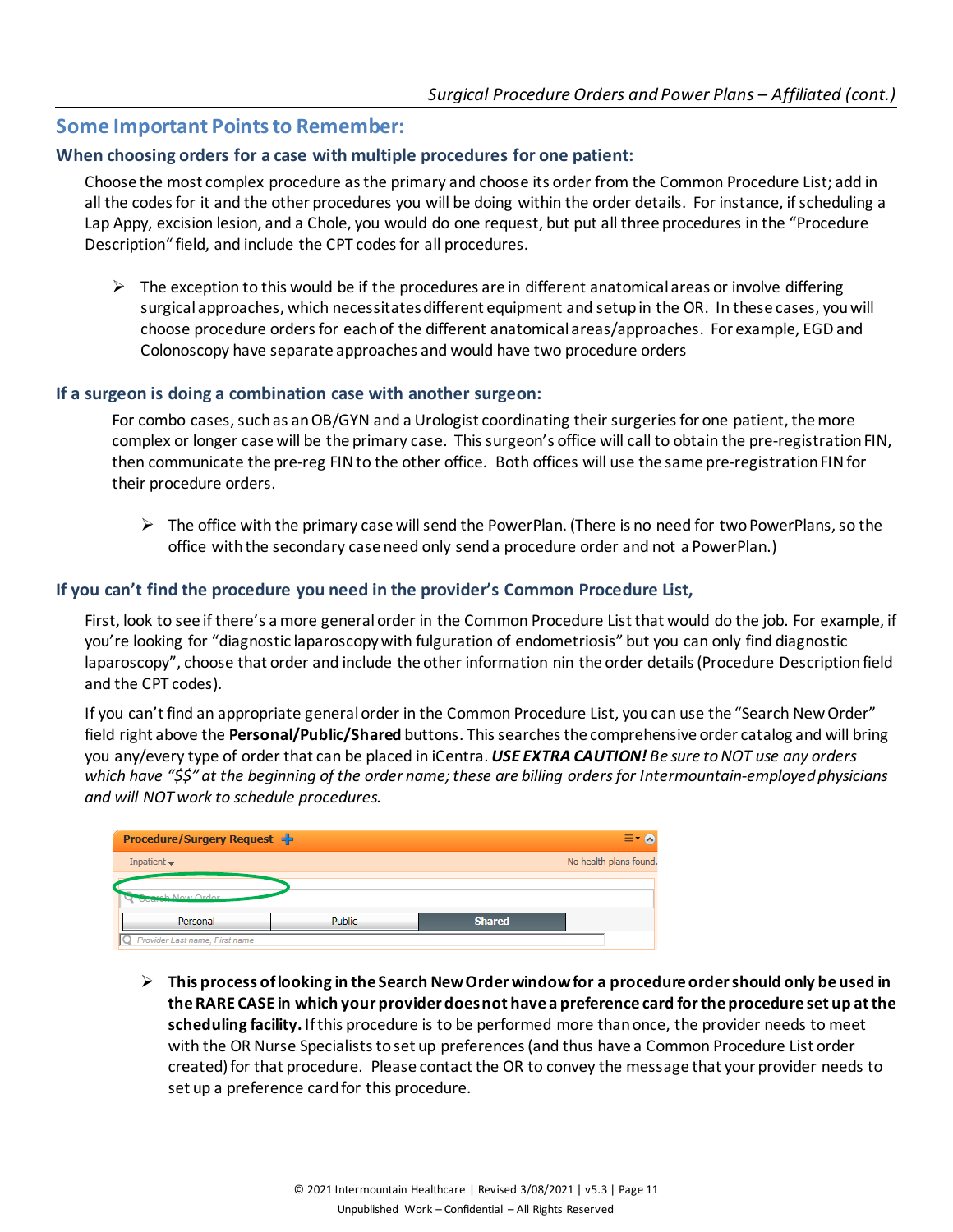#### **Primary Surgeon**: Required

**Surgical Area**: Facility for Procedure

#### **Patient Type**:

**IO – Inpatient Only:** For surgeries that must be classified as inpatient stays for insurance to pay. **A pop-up message will appear when submitting a case to be scheduled letting you know that case should be an "inpatient only" case.**  Please select preadmit & surgery admit for your patient type when creating or requesting a FIN. An admit to inpatient PSO needs to be submitted.

**IP – Inpatient:** This is for patients that are already in the hospital and will go from surgery back to their room. Most offices will not use this admit type since a FIN has already been created for the patient. Instead of submitting a request through the queue the doctor will call scheduling to add on the case.

**OP – Outpatient:** Patient arrives at Same Day Surgery and will go home from Same Day Surgery on the date of surgery. Please select prereg & surgery ambulatory for your patient type when creating or requesting a FIN.

**SDA – Same Day Admit:** Patient will arrive at Same Day Surgery and after surgery they are admitted to the hospital for two or more nights. Insurance may require pre-authorization for the admission even if it is not required for the surgery. An admit to inpatient PSO needs to be submitted. Please select preadmit & surgery admit for your patient type when creating or requesting a FIN.

## Order Details Field Explanations

**OPB – Outpatient in a Bed:** Patient will arrive at Same Day Surgery and after surgery they are admitted to the hospital for one night or less. An Outpatient in a bed PSO needs to be submitted. Please select prereg & surgery extended recovery for your patient type when creating or requesting a FIN.

Authorization Number: For procedures with preauthorization requirements

**Procedure Start Date/Time**: Date you would like the case to be scheduled. You likely won't know the start time. When in doubt, put 0700 or the start of your provider's block time.

**Primary Procedure**: Choose "Yes" for the Primary Procedure. If additional Procedures are ordered, choose "No" for the additional procedures.

**Procedure Description**: Required, this should be the same description of the procedure used on the patient surgical consent, ex. Laparoscopic Appendectomy.

Order Comment(s): Anything to be communicated to the scheduler or the OR regarding the case (ex. Rep name, Surgeon availability, etc.)

Cosmetic Procedure: For indicating whether any part or whole of the procedure is cosmetic.

**Surgical Procedure Code (CPT code):** Required; enter at least one CPT code. Codes are entered one at a time. Take care to choose the desired codes because once entered, they cannot be withdrawn without cancelling the order and starting over. These codes are used for planning and scheduling. Billing CPT codes will be pulled postoperatively from documentation of the actual procedure(s) performed.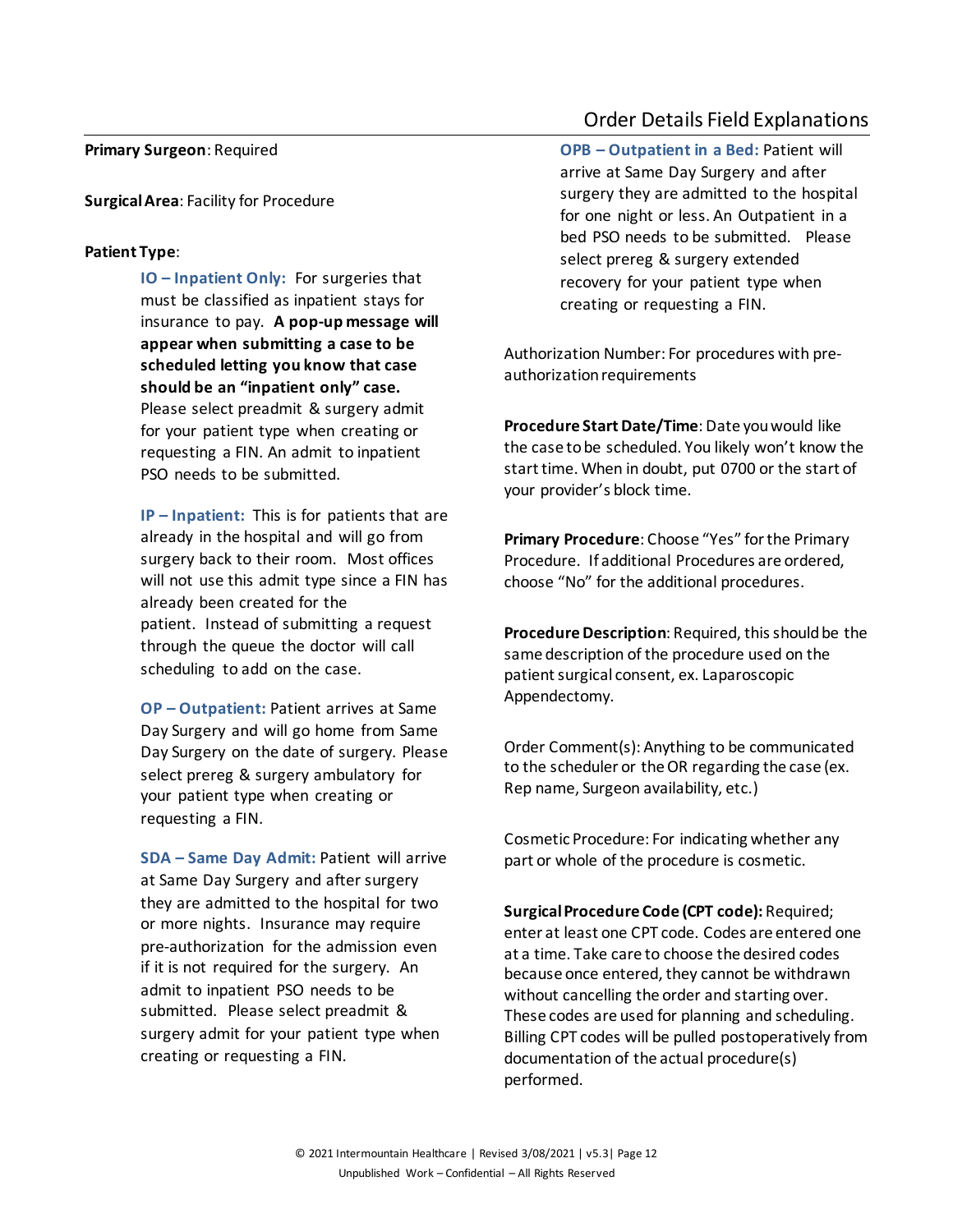**Procedure Duration**: Over time this will auto populate with the average time for this procedure. If not populated, please fill in with the number of minutes for the procedure. By clicking the dropdown menu, choosing "Override" and entering desired duration in minutes.

Setup Duration: Not required; OR staff will edit as needed.

Cleanup Duration: Not required; OR staff will edit as needed.

### **Anticipated Anesthesia Type**: Required

Surgeon Assist: Not needed if already included in the Special Instructions Field above.

Second Assistant: Not needed if already included in the Special Instructions Field above.